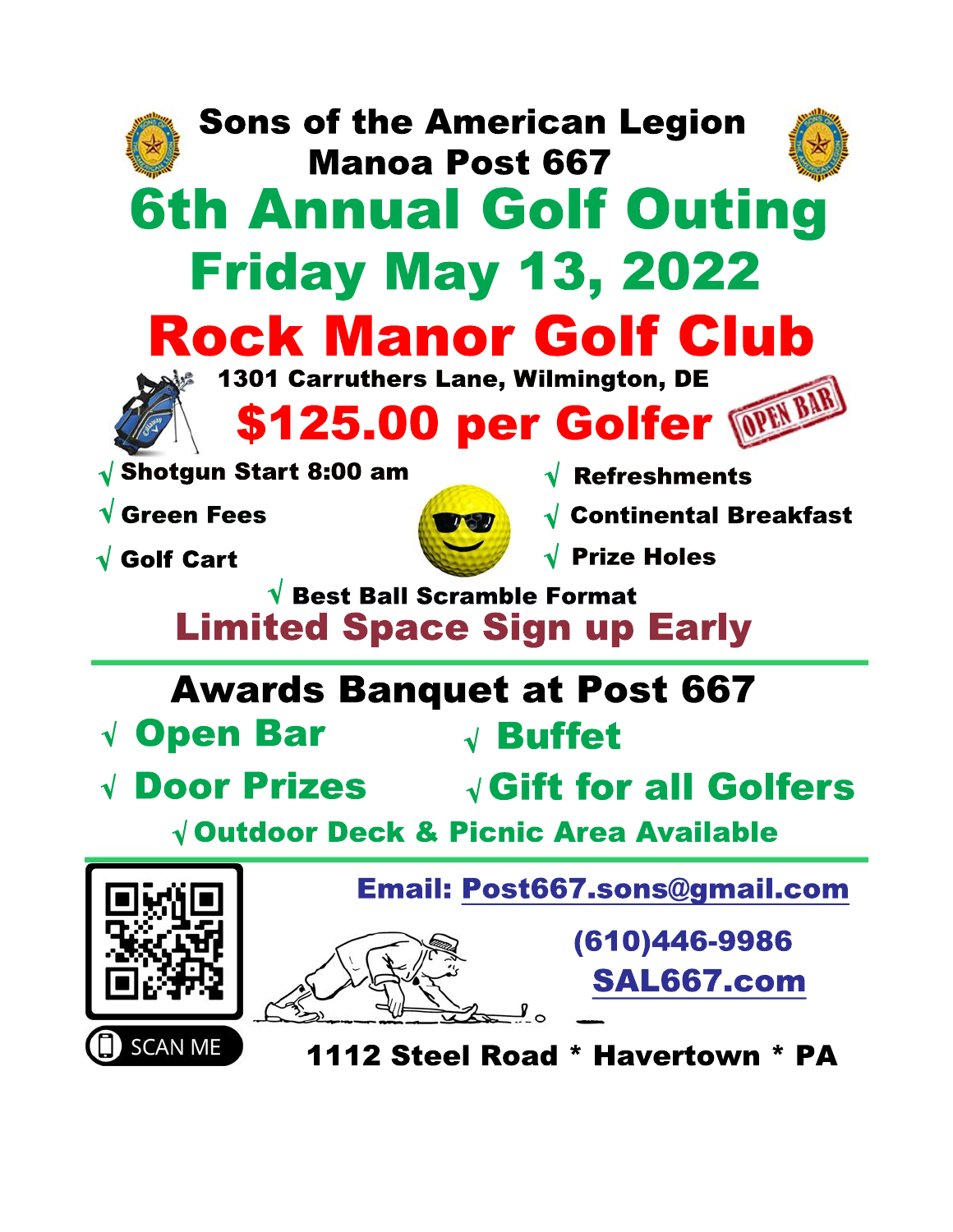

# **The Sons of the American Legion - Manoa Post 667 1112 Steel Road Havertown, PA 19083**

February 2, 2022

Dear Friends,

The Sons of the American Legion Manoa Post 667 is seeking hole sponsors for our upcoming 5<sup>th</sup> Annual Golf Outing on **Friday, May 13, 2022**. Proceeds from the Golf Outing help SAL Post 667 - Manoa continue to provide assistance to veterans, disabled veterans and their families, and support the local community.

Our tax identification number is available upon request. The American Legion is a 501(c) 3 charitable organization that serves the needs of Veterans, their families and the community since 1919.

"**Platinum Sponsorship"** is \$500.00. (See sponsorship form for details)

**"Patriot Sponsorships**" cost \$250.00 (See sponsorship form for details)

**"Business Sponsorships"** cost \$100.00 (See sponsorship form for details)

Please complete the attached form and return it with your tax-deductible donation. Please make checks payable to the **Sons of the American Legion - Manoa Post 667** and remit to the above address. **Or you can sponsor us online at SAL667.com.**

Also included in this packet is a golfer sign-up sheet if you would like to join us for the Golf Outing. **Or you can register to golf online at SAL667.com** Thank you in advance for your generous and continued support!

Sincerely,

Stephen J Manning

Stephen Manning, SAL 667 Commander & Golf Committee Chair, (610) 212-1250



*Scan to View Website*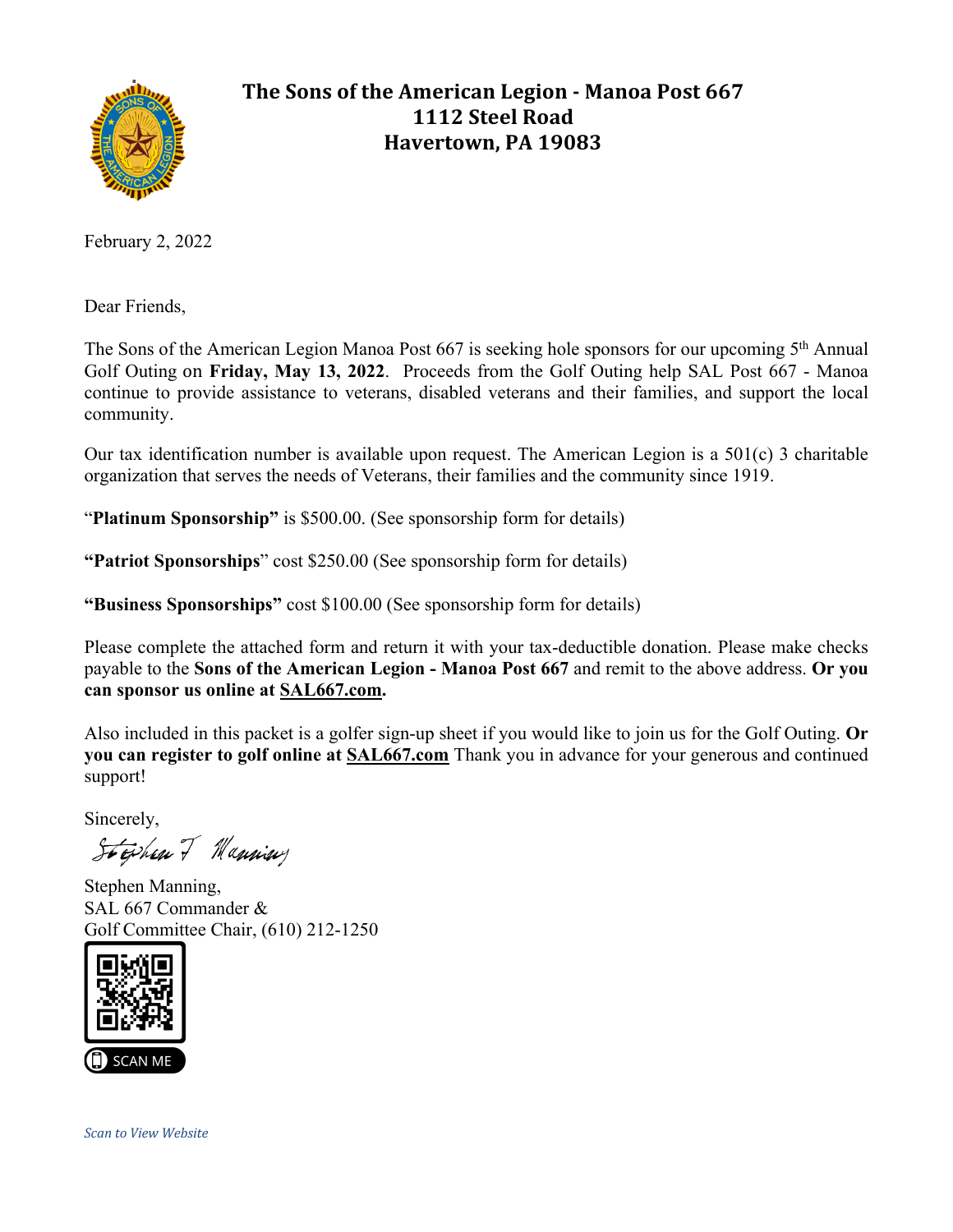# **Golf Hole Sponsorship Form**

# **Friday, May 13, 2022**

## **Rock Manor Golf Club 1319 Carruthers Lane \* Wilmington, DE 19803**

I am interested in sponsoring a hole for the 2022 Sons of the American Legion Manoa Post 667 Golf Outing.

Please enclose or email a business card and/or copy of your logo for use in creating the sign that will be displayed at your sponsored hole. Or you can sponsor us online at **SAL667.com.**

| <b>CONTACT PERSON</b> |         |                |  |  |  |
|-----------------------|---------|----------------|--|--|--|
|                       |         |                |  |  |  |
|                       |         | STATE ZIP CODE |  |  |  |
| <b>PHONE</b>          | WEBSITE |                |  |  |  |

Please return this form with your tax-deductible contribution. Make checks payable to the **"Sons of the American Legion Manoa Post 667"** and mail to:

1112 Steel Road \* Havertown, PA 19083 \* ATTN: Sons Or sponsor online at **SAL667.com**

#### Please indicate your sponsorship level:

#### □ **Platinum Sponsor - \$500.00**

Your business information (logo/picture and text) is listed on our website and Facebook page. Your large sponsorship sign will be displayed at the golf course clubhouse and on the TV at the Post, on the day of the golf outing. Your sign will be displayed on the Post's television.

#### □ **Patriot Sponsor - \$250.00**

Your business information (logo/picture and text) will be depicted on a large sign on one of the 4 prize holes. In addition, we will display your sign on our website, Facebook page and the Post's television.

#### □ **Business Sponsor - \$100.00**

Your Business information (logo/picture and text) is listed on a sign at a non-prize hole and will be displayed on our website.